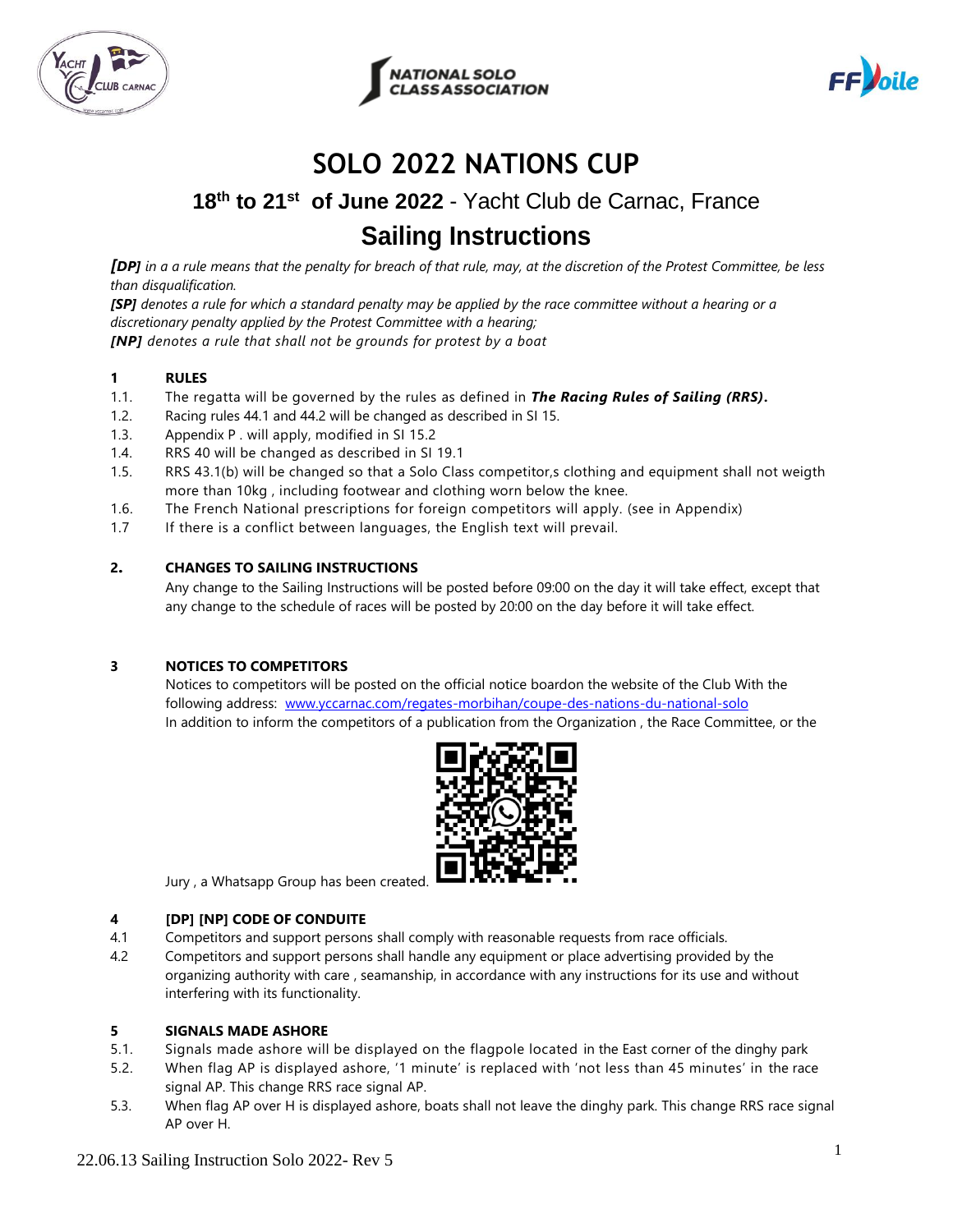





# **6 SCHEDULE**

#### 6.1

| <b>DATE</b>                    | <b>TIME</b>                                              | <b>EVENT</b>                                         |
|--------------------------------|----------------------------------------------------------|------------------------------------------------------|
| Friday 17 <sup>th</sup> June   | $16.00 - 18.30$                                          | Registration                                         |
| Saturday 18 <sup>th</sup> June | $08.30 - 10.30$                                          | Registration                                         |
|                                | 11.00                                                    | <b>Competitors Briefing</b>                          |
|                                | 13.00                                                    | 1 <sup>st</sup> Warning signal for Nations Cup races |
|                                | 18.00                                                    | Opening ceremony and Welcome drink                   |
| Sunday 19th June               | 11.00                                                    | 1 <sup>st</sup> Warning signal for Nations Cup races |
|                                | 19:00                                                    | <b>BBQ</b> in YC Carnac                              |
| Monday 20 <sup>th</sup> June   | 11.00                                                    | 1 <sup>st</sup> Warning signal for Nations Cup races |
|                                | 19.30/20.00                                              | Class dinner at the "Casino" of Carnac               |
| Tuesday 21 <sup>st</sup> June  | 11.00                                                    | 1 <sup>st</sup> Warning signal for Nations Cup races |
|                                | As soon as possible after<br>race or at 11.00 if no race | Prize Giving & closing Ceremony                      |

- 6.2 10 races are scheduled. It is the intention that 2 races will be sailed back to back on the first and the last day and 3 races the other days
- 6.3 However if the schedule is delayed, or for any other reason, the Race Committee may add to a day's schedule one or more races, but no more than four (4) races a day will be sailed.
- 6.4 On the last scheduled racing day no warning signal will be made after **15:00.**

# **7 FORMAT OF RACING**

The Solo Nation Cup will consist of a single series.

#### **8 CLASS FLAG**

White Flag with the Solo "S"



Or a different flag described during the competitors briefing.

# **9 RACING AREA**

The racing area will be Bay of QUIBERON shown in Appendix "Course Race Area".

# **10 THE COURSES**

- 10.1 The diagram in Appendix " COURSES" shows the courses, including course designations, the approximate configuration between legs, the order in which marks are to be passed, and the side on which each mark is to be left.
- 10.2 No later than the warning signal, the race committee will display the approximate compass bearing of the first leg together with the course number, and the type of course with relevant flag.

# 22.06.13 Sailing Instruction Solo 2022- Rev 5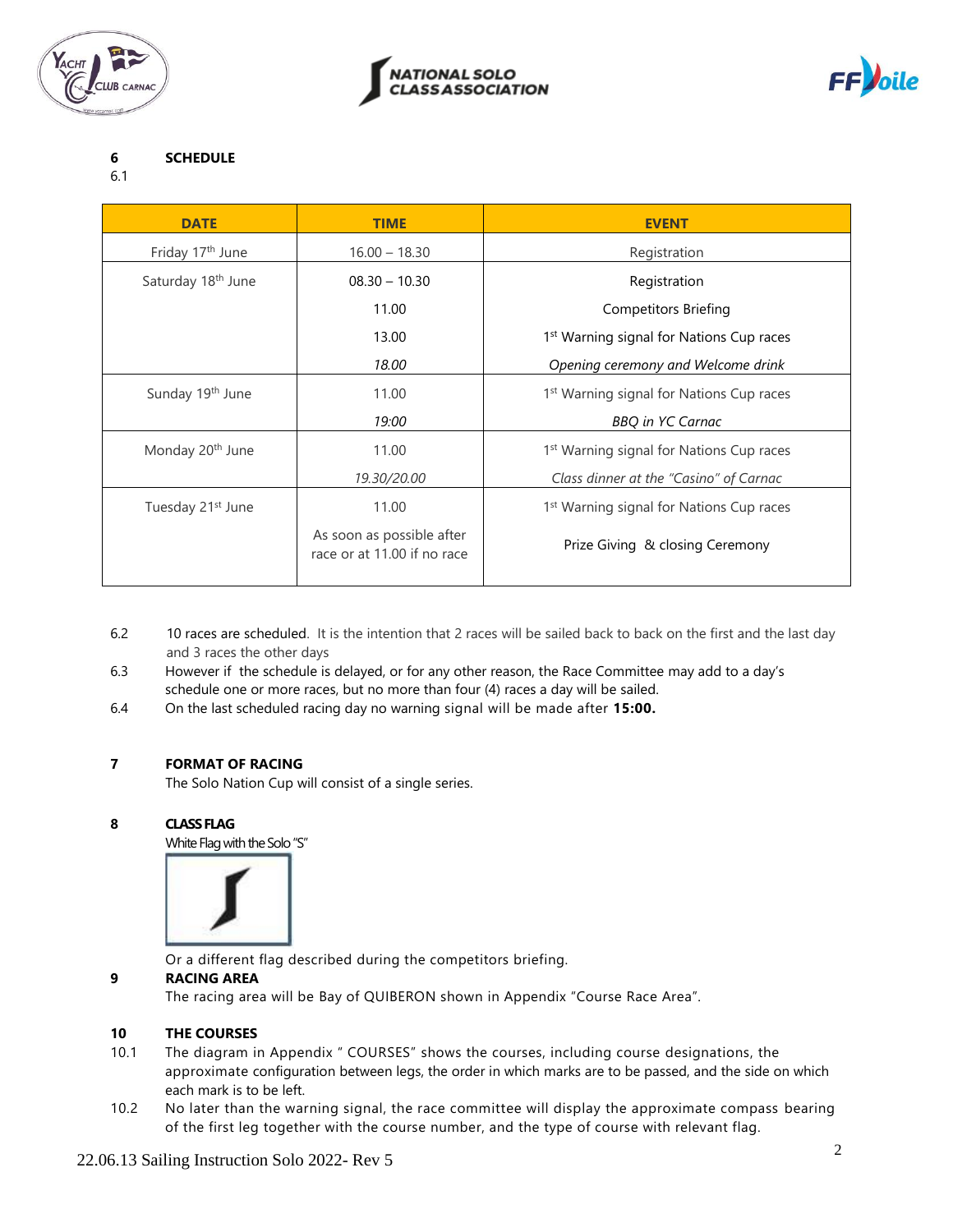



$$
FF)
$$

Flag 1 = Triangle type course Flag 2= Windward/Leeward type course

#### **11 MARKS**

- 11.1 Marks are given in the Appendix Courses
- 11.2 Race committee vessel signalling a change course is a mark

#### **12 THE START**

- 12.1 The starting line will be between a staff displaying an orange flag on the Committee Vessel at the starboard end and the course side of the port end starting mark.
- 12.2 Start will started by using RRS 26
- 12.3 A boat starting later than 4 minutes after her starting signal will be scored "Did Not Start" (DNS) without hearing. This changes RRS A5.1 and A5.2

#### **13 CHANGE OF THE NEXT LEG OF THE COURSE**

- 13.1 To change the next leg of the course, the race committee will lay a new mark (or move the finishing line) and remove the original mark as soon as practicable. When in a subsequent change a new mark is replaced, it will be replaced by an original mark.
- 13.2 In case of a change of a beating leg only the new Mark 1 will be placed but not the Spreader Mark "Sp". ( This changes RRS 33)
- 13.3 Except at a gate, boats shall pass between the Race Committee Vessel signaling the change of the next leg and the nearby mark, leaving the mark to port and the race committee boat to starboard. This changes RRS 28.

#### **14 THE FINISH**

The finishing line will be between a staff displaying an blue flag on the Race Committee Vessel and the finishing mark.

#### **15 PENALTY SYSTEM AND EXONERATION**

- 15.1 RRS 44.1 is changed so that the two-turns penalty is replaced by the one-turn penalty.
- 15.2 Appendix P will change such as:
	- 15.2.1 RRS P.2.1 is changed so that the two-turns penalty is replaced by the one- turn penalty.

15.2.2 RRS P2.3 will not apply and RRS P2.2 will apply to any penalty after the first one.

- 15.3 A breach of rules other than 28 and 31 and those in Part 2 shall, after a hearing be given a penalty ranging from 10% of the number of boats registered, to disqualification. [DP]
- 15.4 Appendix T will apply.
- 15.5 After a [DP] penalty or [ARB] penalty, scores off other boats will not be changed. Therefore, two boats may receive the same score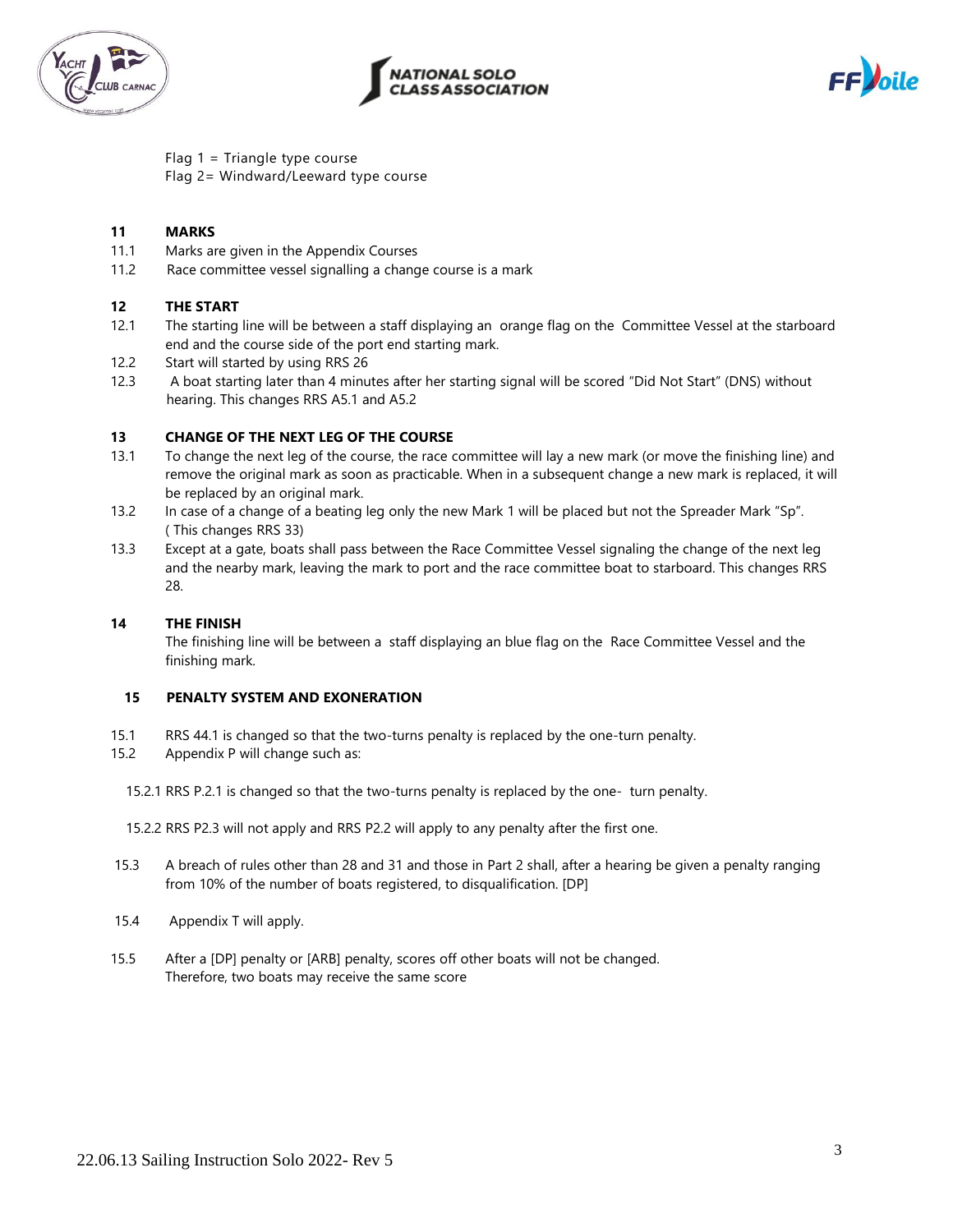



$$
FF)olle
$$

#### **16 TIME LIMITS AND TARGET TIMES**

- 16.1. The target time for each race will be **45 minutes**, depending on weather conditions. Failure to meet the target time will not be grounds for redress. This changes RRS 35,A5.1,A5.2 and A10
- 16.2 The "Mark 1" time limit will be **30 minutes**. If no boat has passed "Mark 1" within the Mark 1 time limit the race will be abandoned. Failure to meet the target time will not be grounds for redress. This changes RRS35,A5.1,A5.2 and A10.
- 16.3 The time limit for a race will be **90 minutes**. Failure to meet the target time will not be grounds for redress. This changes RRS 35,A5.1,A5.2 and A10.
- 16.4 The time limit to finish is set at **20 minutes** after the first boat sails the course has finished. At this moment the race will be "frozen" and all boats who have not finished will ranked using the position of the frozen situation and not DNF. This changes RRS 35, A4 and A5.

#### **17 PROTESTS AND REQUESTS FOR REDRESS**

- 17.1 Protest forms will be available from the Race Office. They shall be delivered there within the protest time limit.
- 17.2 The protest time limit is **60 minutes** after the last boat has finished the last race of the day or the race committee signals no more racing today, whichever is later. The Protest Time Limit will be posted on the Jury Official Notice Board located in the tent and on the
- Whatsapp group. 17.3 Notices will be posted within 30 minutes of the expiry of the protest time to inform competitors of hearings in which they are parties or named as witnesses. It shall be the responsibility of competitors to check the Notice Board for such notices and to attend hearings at the specified time. Hearings will be heard in the Protest Room located in the clubhouse (first floor). Parties and witnesses for each protest are requested to remain in the vicinity.
- 17.4 Notices of protests by the Race Committee, Technical Committee and Protest Committee will be posted to inform boats under RRS 61.1(b)
- 17.5 On the last scheduled day of racing a request for redress based on a Protest Committee decision shall be delivered no later than 30 m in utes after the decision was posted. This changes RRS 62.2.
- 17.6 For infringements of the rules other than in Part 2 of the RRS and RRS 28 and 31, the Protest Committee may award a lesser penalty than disqualification"[DP]
- 17.7 Breaches of sailing instructions marked [NP] and RRS 55 will not be grounds for a protest by a boat. This changes the RRS 60.1(a). Penalties for these breaches, breaches of sailing instructions marked **[DP]** or breaches of Class Rules may be less than disqualification if the Protest Committee so decides. The scoring abbreviation for a discretionary penalty imposed under this instruction will be DPI.

#### **18. SCORING**

- 18.1 The Low Point scoring system of RRS Appendix A will apply.
- 18.2 **3 race** is required to be completed to constitute a series.
- 18.3 When fewer than **4 races** have been completed, a boat's series score will be the total of her race scores. When from **4 to 7 races** have been completed, a boat's series score will be the total of her race scores excluding her worst score.

When **8 or more** races have been completed, a boat's series score will be the total of her race scores excluding her two worst scores.

# **19 SAFETY REGULATIONS**

- 19.1 Personal Flotation Devices shall be worn by all competitors , at all times while afloat, except for a short period whilst changing clothing. Flag "Y" will not be displayed. This changes RRS 40, the preamble to Part 4 and the Race signals "Y".
- 19.2 While afloat, all boats shall carry a towline of minimum length 10m and minimum diameter 6mm, with one end fixed to a strong point of the boat as, close as possible from the bow.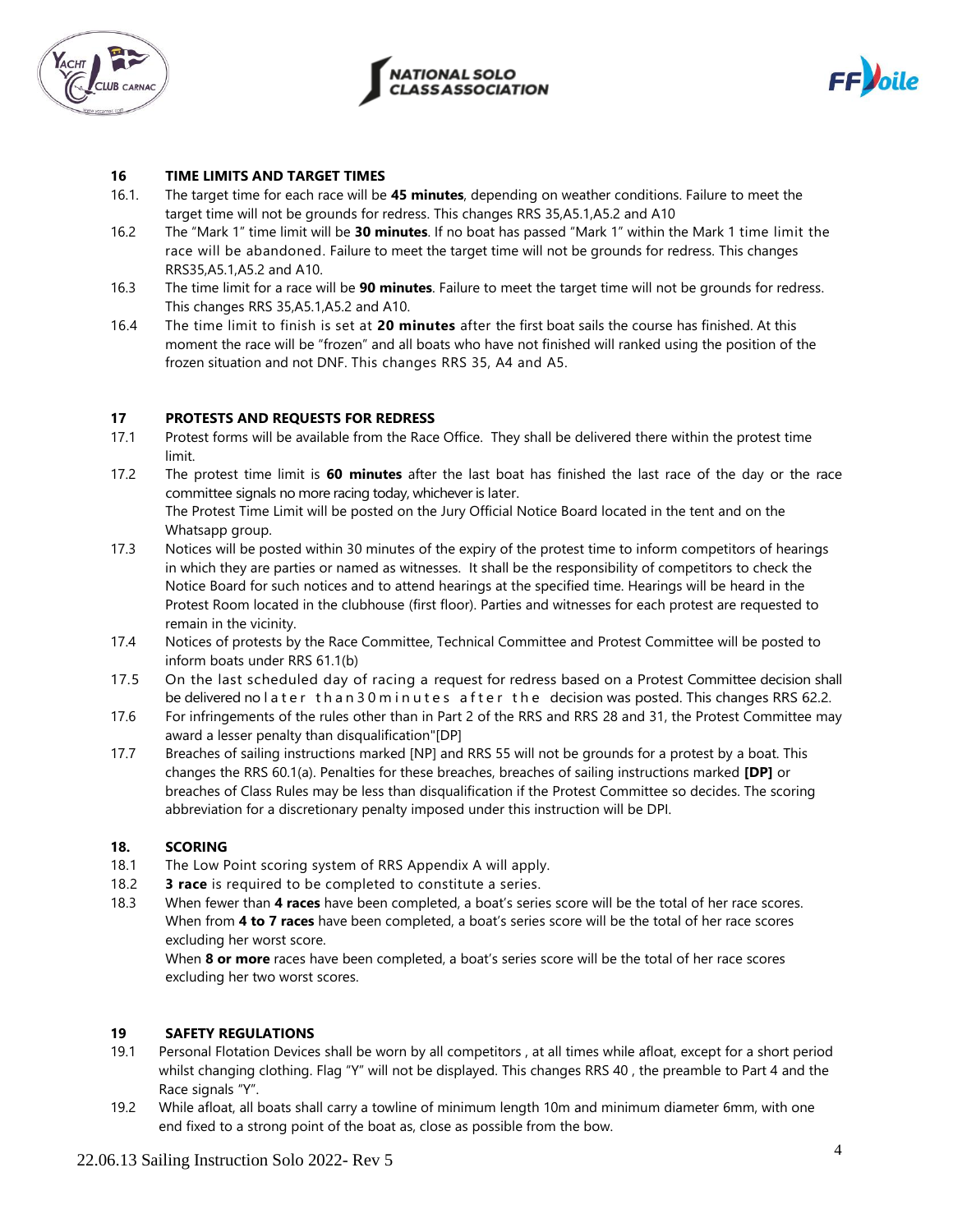





- 19.3 A boat that retires shall sign a declaration form on coming ashore before the end of the protest time limit. The forms will be available in the race office.
- 19.4 All competitors shall sign a "checking OUT form before going afloat and checking IN after coming back ashore every day. The checking place will be under the tent.
	- The checking OUT will be open 90 minutes before the 1<sup>st</sup> warning signal scheduled
	- The time limit for checking OUT will be the starting time for the first race.
	- The time limit for checking IN will be the protest time limit

- After the race committee has used "AP/H or N/H", Checking OUT will be available from time when the first boat returns to shore.

19.5 Penalty for breaking SI §19.4:

Competitor shall receive a penalty of 10% calculated on the number of boats entered without hearing (This changes RRS 63.1)

- On first race of the day for not checking OUT
- On the last race of the day for not checking IN
- On all races of the day in case of not checking OUT & IN But no more than DNF
- 19.6 When the race committee considers that a boat or competitor is in difficulty it may instruct the boat or competitor to accept outside help, retire or sail ashore.
- 19.7 In accordance with RRS 43.1 and WORLD SAILING Case 89, no clothing or equipment may be worn on the body of helm to carry liquid of any description, even if for the purpose of re-hydration; this includes camelbacks, water bottles and cans of drink.

#### **20. [DP] REPLACEMENT OF COMPETITORS or EQUIPMENT**

- 20.1 Subtitution of competitors is not allowed.
- 20.2 Substitution of damaged or lost equipment will not be allowed unless authorized by the Technical Committee. Requests for substitution shall be made to the Technical Committee at the first reasonable opportunity but no later than protest time limit.

#### **21. [DP] EQUIPMENT AND MEASUREMENT CHECKS**

21.1 A boat or equipment may be inspected at any time for compliance with the class rules and sailing instructions. On the water, a boat can be instructed by the technical committee to proceed immediately to a designated area for inspection.

A boat not complying with the Class rules, may be disqualified from that race or from all races on that day. This boat will be allowed to participate in further races only on correction of the non-compliance , at the discretion of the Technical Committee.

21.2 For the purpose of RRS 64.3(b) the "authority responsible" must be the Technical Committee appointed by the Solo Class

#### **22. OFFICIAL BOATS**

Official boats will be marked as follows

| <b>Race Committee</b> | Yacht club de Carnac Flag or sticker |
|-----------------------|--------------------------------------|
| Jury/Judges           | Jury                                 |
| Media                 | Press                                |
| <b>Safety boats</b>   | Yellow vest                          |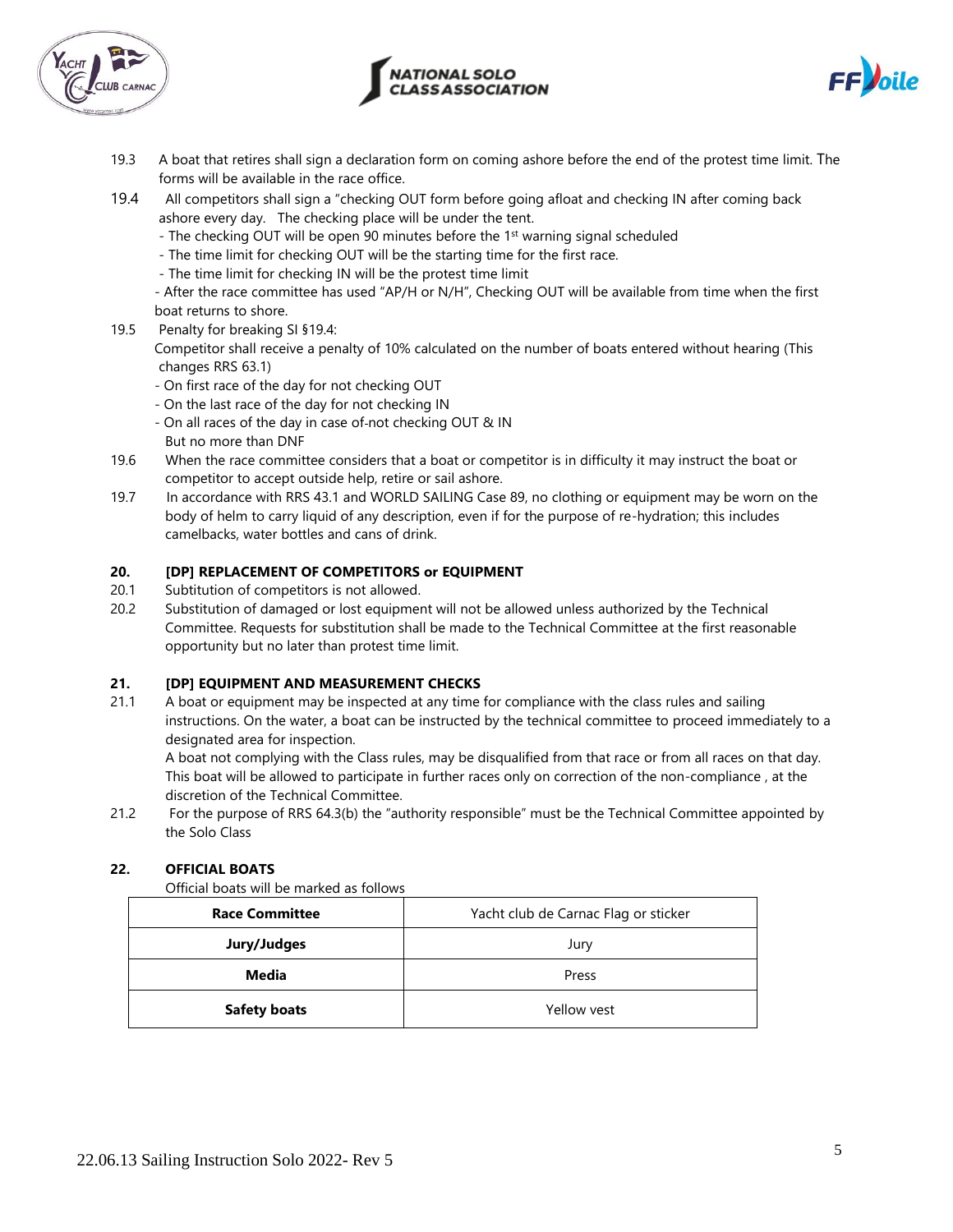





### **23 [DP] SUPPORT BOATS**

- 23.1 All drivers of support boats shall be registered with the organizing authority and shall declared the sail number of all associated competitors and will be required to comply with event support boat regulations.
- 23.2 All driver of support boats shall clearly display wear the "yellow vest with an  $N^{\circ}$  on the back (in exchange for a deposit of 10 euros) supplied by the OA and a PFD at all times while afloat. Wet suits and dry suits are not personal flotation devices .

Kill cords shall be worn while engines are running. The course safety officer will be looking out for compliance on this issue. There are no excuses and boats may be requested to leave the race area immediately if kill cords are not being used appropriately.

Each coach/support boat shall carry at least three strips of hazard warning tape for the purposes of safety the tape is available from the race office.

- 23.3 Each coach/support boat is required to carry a VHF radio capable of transmitting and receiving all international ship-to-ship channels.
- 23.4 Except when participating in rescue operations, team leaders, coaches, parents and other support personnel (coach/support boats) shall stay more than 100 meters from any point where a boat might sail during normal racing and completely outside the area bounded by marks 1, Sp, 3, and the starting and finishing lines from the time of the preparatory signal until all boats have finished or the race committee signals a postponement or abandonment or general recall. When boats are finishing coach/support boats shall stay more than 100 meters beyond the finish line until all boats in all fleets have finished.
- 23.5 Support boats shall be checked within the race area
- 23.6 All support boat will be required to comply with RRS 3
- 23.7 If a coach/support boat does not comply with instructions 23.2; 23.3, 23.4, 23.5 or 23.6 , a discretionary penalty may be applied by the Protest Committee after a hearing to some or all associated competitors and may include restrictions on the movement of their coach/support boat.

#### **24 [DP] [NP] TRASH DISPOSALS**

The National Solo Class Association , and the Y.C. Carnac are concerned to maintain a clean sea and request all single use plastics not to be taken on board a boat.

Trash may be placed aboard support or official boats.

Competitors and their support persons shall not drop trash in the dinghy park.

#### **25 [DP] BERTHING**

Boats shall be kept in their assigned place while they are on the Y.C.Carnac parking.

#### **26 HAUL OUT RESTRICTION**

Not applicable

**27 DIVING EQUIPMET AND PLASTIC POOLS** Not applicable

#### **28 PRIZES**

Prizes will be given as follows:

- 1st, 2nd, 3rd placed boats of the general ranking
- Other prizes may be awarded at the discretion of the Class and the Organization

#### **29 DATA PROTECTION**

29.1 By participating in this event, competitors grant to the Organizing Authority and its sponsors the rigthto make , use and show , from time to time at their discretion, any motion pictures and live, taped or filmed television and any other reproductions of the athlete and the boat , produced during the period of the competition without compensation.

#### 22.06.13 Sailing Instruction Solo 2022- Rev 5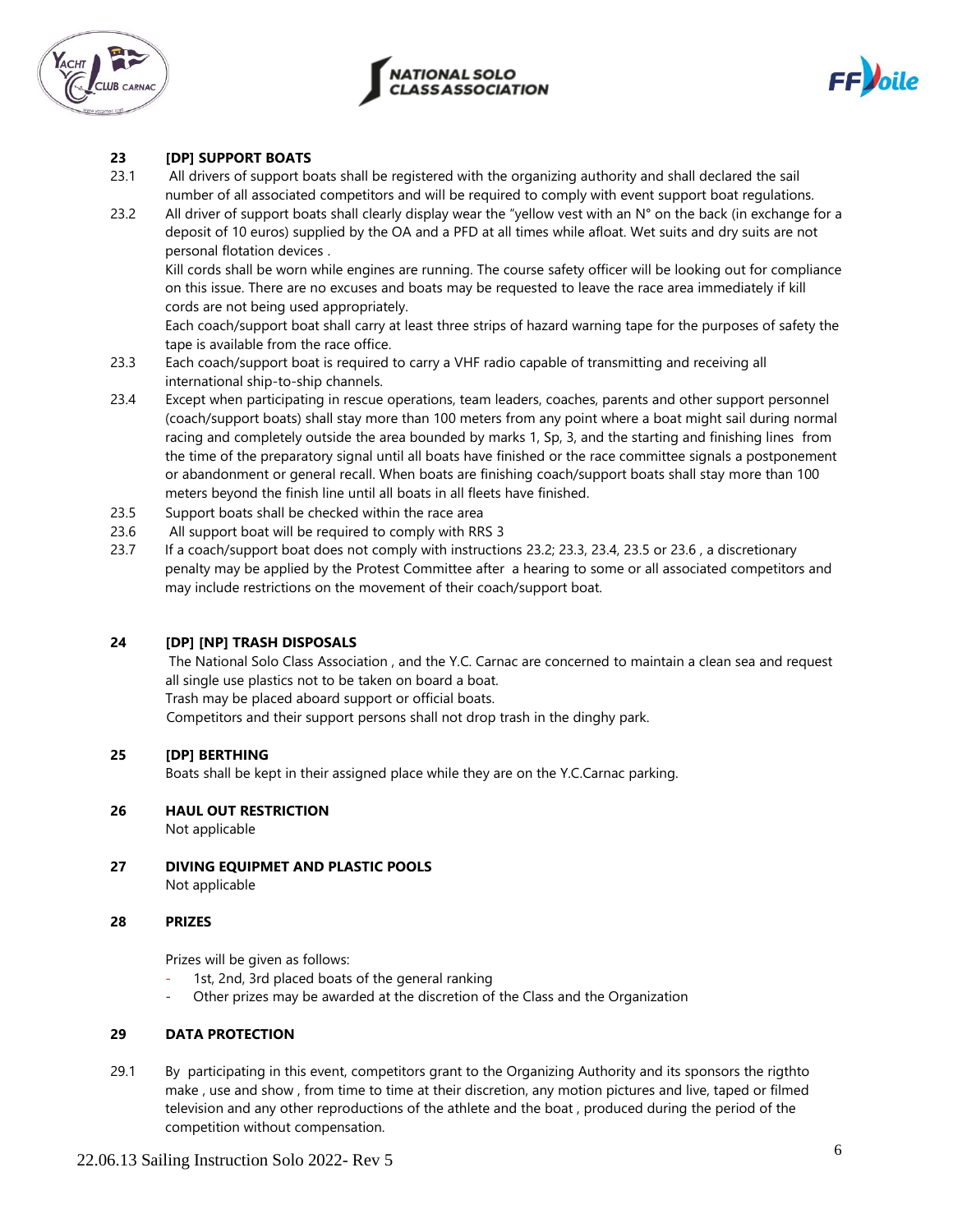



$$
FFje
$$

- 29.2 [DP][NP] If required by the Organizing Authority, competitors shall give interviews at the regatta.
- 29.3 [DP][NP] Boats may be required to carry cameras, sound equipment and positioning equipments as specified and supplied by the Organizing Authority.
- 29.4 [DP][NP] competitors shall not interfer with the normal working of the Organizing Authority supplied media equipment.

#### **30 DRONES**

Providing that all relevent authorisation from the French Authorities has been obtained, event drones (UAVs/UASs) may be used in close proximity to obtain media for an event. This may be over land and/or water. Any material obtained from their use can be used by the event team or sponsors for PR and Media purposes. Drones are inherently potentially dangerous and competitors recognize this risk and should avoid any contact with them. They should not try to touch them.

#### **31 DISCLAMER OF LIABILITY**

Competitors participate in the regatta entirely at their own risks. See RRS 3, Decision to Race. The Organizing Authority will not accept any liability for material damage or personal injury, or death sustained in conjunction with, or prior to, during or after the regatta.

The competitor of the boat will not claim for equipement indemnity in case of help on repatriation of the boat run under the responsibility of the helm.

# **32 INSURANCE**

Each participating boat must hold and be able to present a valid certificate third party liability insurance (in French or English) during the regatta period, including a minimum accident guarantee amount of two million Euros ( 2 000 000€) for bodily injury and/or material damage.

The Organizing Authority will not be responsible for the checking of the status or the validity of the certificates and/or certificates of liability insurance produced by competitors.

| <b>Date</b> | <b>TIDE</b> | <b>TIDE</b> | Coef. | <b>SUNSET</b> |
|-------------|-------------|-------------|-------|---------------|
|             | Hight       | Low         |       |               |
| June 18th   | 8h42        | 14h53       | 85    | 22h13         |
| June 19th   | 9h36        | 15h49       | 76    | 22h13         |
| June 20th   | 10h36       | 16h49       | 66    | 22h13         |
| June 21st   | 11h49       | 17h53       | 58    | 22h14         |

#### **LOCAL SUNSET and TIDES TIMES**

#### **Officials**

Race Committee: Patrick LONGUET – NRO / FRA Chairman Protest Committee: Claude PETIT – NJ / FRA - Chairman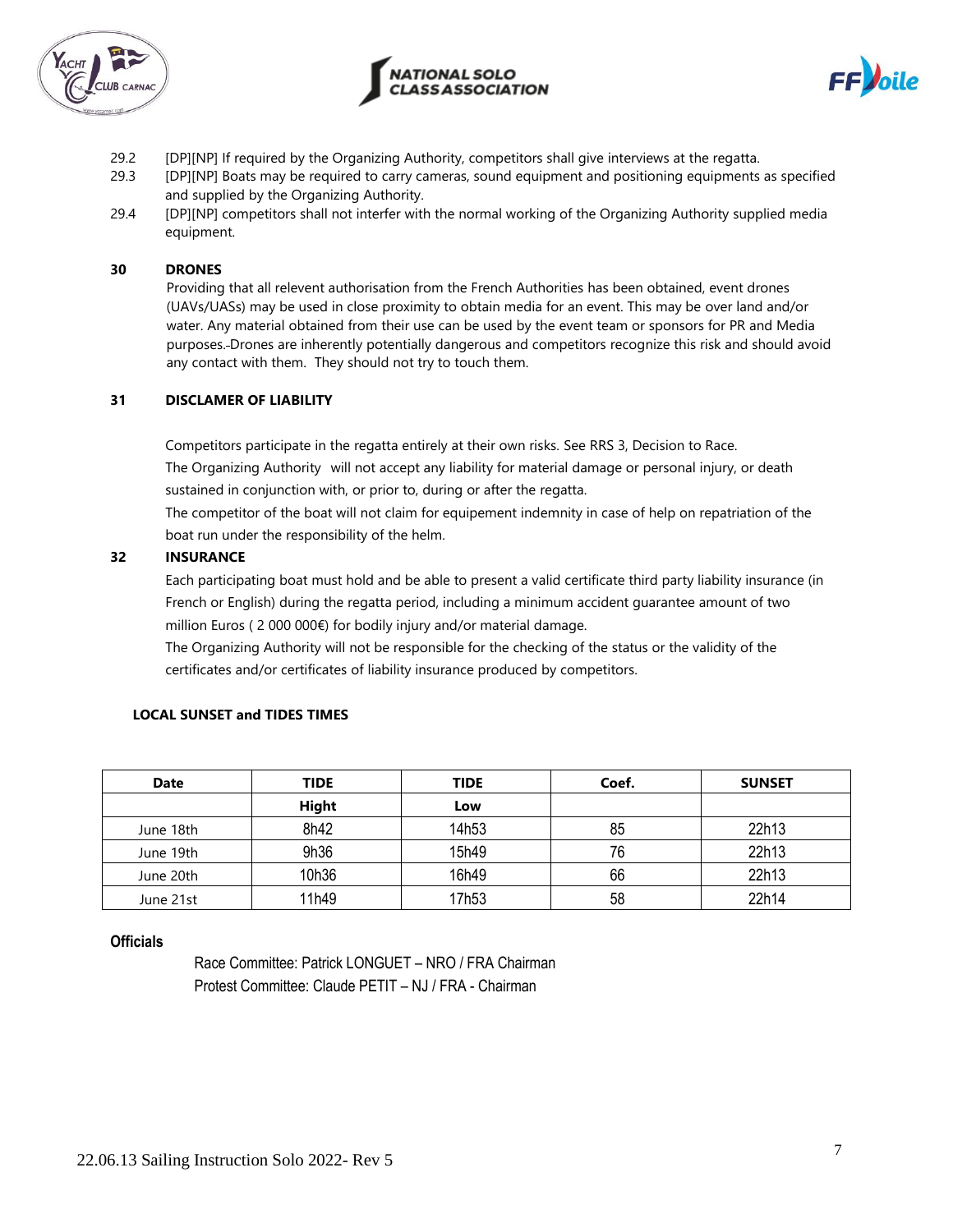





# **APPENDIX COURSE AREA**

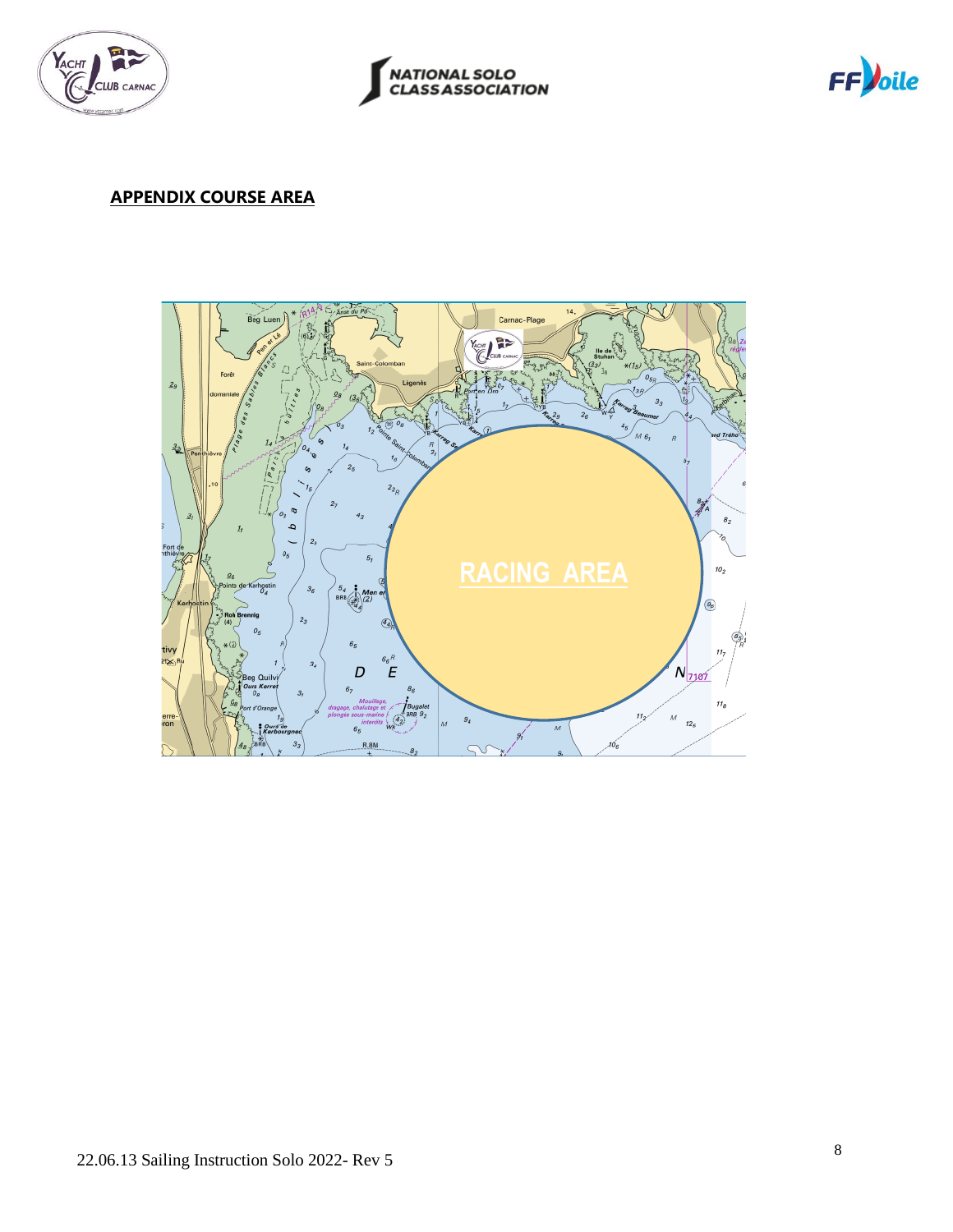





# **APPENDIX 1 COURSES**



| <b>MARK</b>        | <b>Description</b>             |
|--------------------|--------------------------------|
| <b>Start line</b>  | Committee vessel + Orange bouy |
|                    | <b>Yellow bouy</b>             |
| Sp (spreader mark) | <b>Yellow bouy</b>             |
| 2S and 2P          | White bouys FFV                |
|                    | <b>Yellow bouy</b>             |
| <b>Finish line</b> | Committee vessel + yellow bouy |
|                    | <b>Description</b>             |

| <b>Course 1</b> | <b>Description</b>                                                                                          |
|-----------------|-------------------------------------------------------------------------------------------------------------|
| "Triangle"      |                                                                                                             |
|                 | Start $-1 - Sp - Gate 2S / 2P - 1 - Sp - 3 - 2S - Finish$                                                   |
| T 2             | Start $-1$ – Sp – Gate 2S / 2P – 1 – Sp – 3 – 2S - 2P –1 – Sp –Gate 2S / 2P – 1 – Sp – 3 – 2S – Finish      |
| T3              | Start $-1$ – Sp – Gate 2S / 2P – 1 – Sp – 3 – 2S -2P –1 – Sp – Gate 2S / 2P – 1 – Sp – 3 – 2S -2P –1 – Sp – |
|                 | Gate $2S / 2P - 1 - Sp - 3 - 2S - Finish$                                                                   |
|                 | The Changed Mark $(0119)$ will be <b>Deal</b> hour.                                                         |

- The Changed Mark *(SI 13)* will be **Red** bouy

- Course may be shorten at any mark , using the "S" flag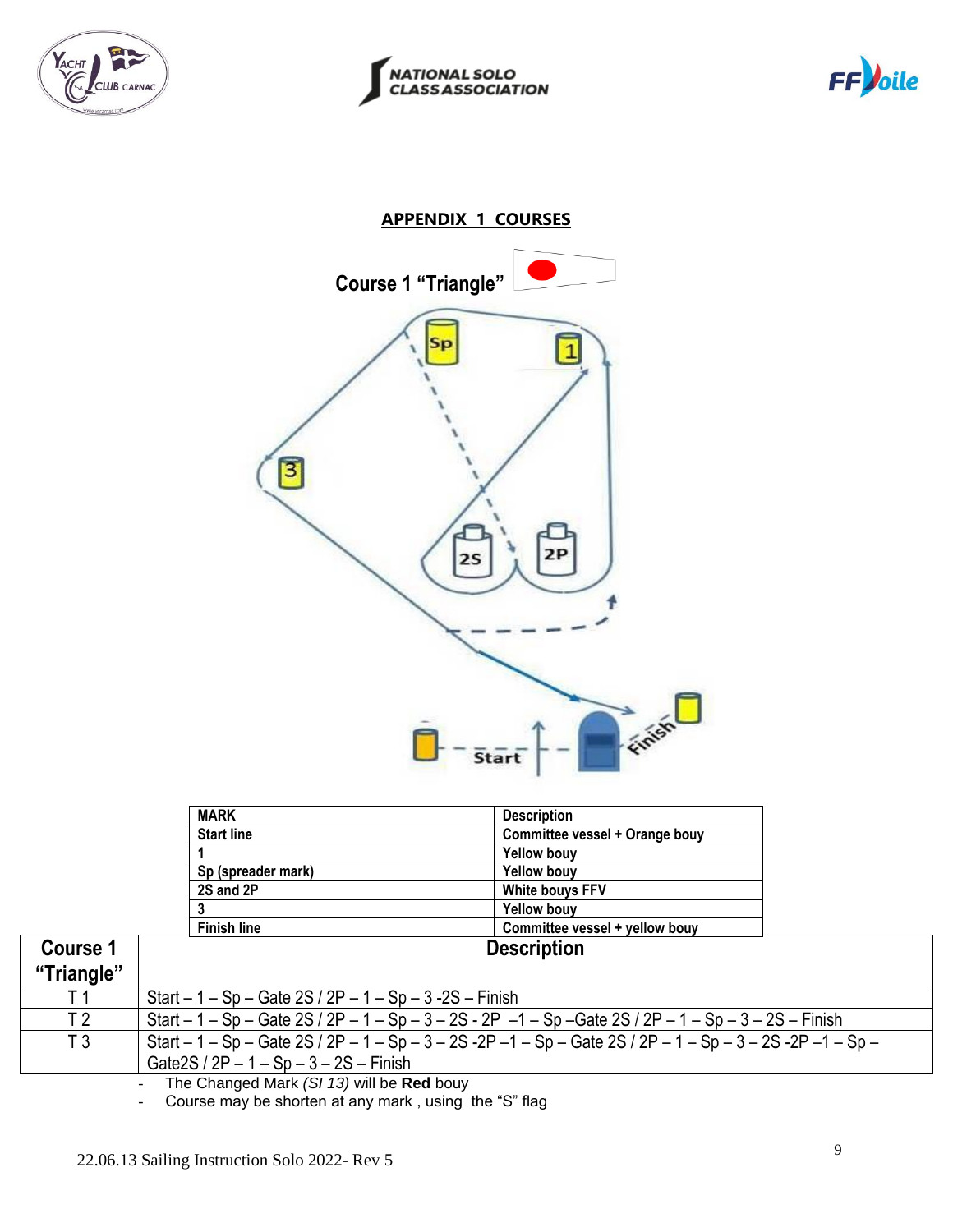





# **Course 2 "Windward/ Leeward"**





| <b>MARK</b>        | <b>Description</b>             |
|--------------------|--------------------------------|
| <b>Start line</b>  | Committee vessel + Orange bouy |
|                    | <b>Yellow bouy</b>             |
| Sp (spreader mark) | <b>Yellow bouy</b>             |
| 2S and 2P          | <b>White bouys FFV</b>         |
| <b>Finish line</b> | Committee vessel + yellow bouy |

- The Changed Mark *(SI 13)* will be **Red** bouy
- Course may be shorten at any mark , using the "S" flag

| Course 2<br>"Windward/Leeward" | <b>Description</b>                                                   |  |
|--------------------------------|----------------------------------------------------------------------|--|
| WL 1                           | $Start - 1 - Sp - 2P - Finish$                                       |  |
| WL <sub>2</sub>                | Start $-1 - Sp - Gate 2S/2P - 1 - Sp - 2P - Finish$                  |  |
| WL <sub>3</sub>                | Start - 1 - Sp - Gate 2S/2P- 1 - Sp-Gate 2S/2P- 1 - Sp - 2P - Finish |  |